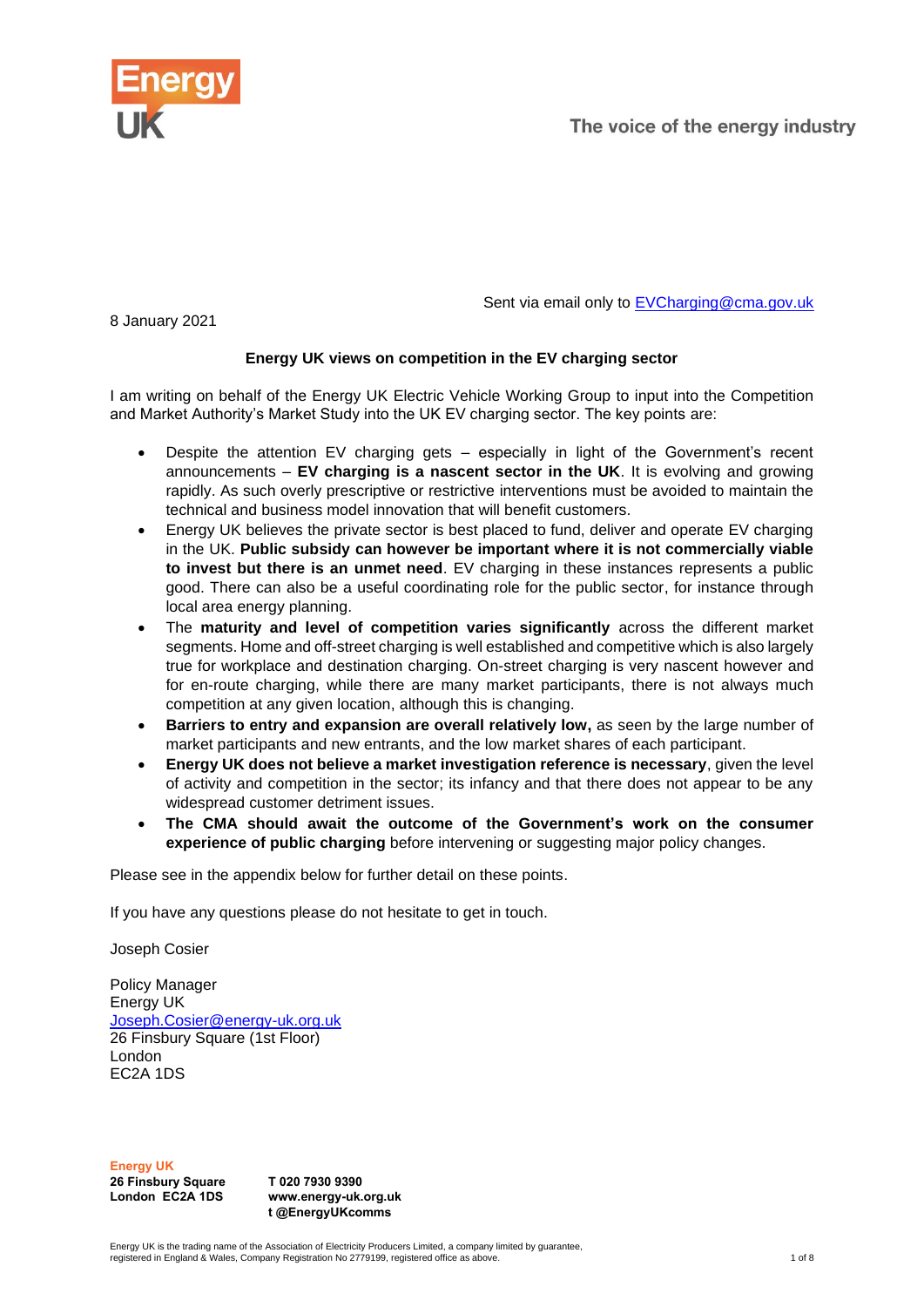# **Appendix**

# **Introduction to Energy UK**

Energy UK is the leading trade association for the GB energy industry with a membership of over 100 suppliers, generators, and stakeholders with a business interest in the production and supply of electricity and gas for domestic and business consumers.

Energy UK members are very active in the electric vehicle (EV) space, offering EV tariffs, smart charging and vehicle to grid, leasing EVs either directly or in partnership with other companies, and installing and operating chargepoints in homes, businesses and in the public domain. As such we hope our input to this market study is useful.

# **Theme 1**

## **1. How is the EV charging sector developing and how will technological or other developments (for example smart technologies) impact sector development and competition?**

As noted in the invitation to comment document, the UK EV charging sector is a rapidly growing and evolving sector. There has been significant investment over the last few years with standards improving as a result of this and of the increased competition. Public charging in the UK to date has been funded and delivered by the private sector for the most part, unlike in some other markets, highlighting the sector's willingness to invest and grow.

The EV charging sector has seen significant innovation occurring across the range of segments in the scope of this study. In the home charging sector for instance smart charging technologies are being combined with dynamic energy tariffs and other energy assets to cut costs for customers and improve the user experience. This will continue unless hampered by overly restrictive regulation or policy. Similarly, technology for on-street charging and charging hubs is improving rapidly, although the business case for both segments is not yet fully established.

Continued innovation will improve competition and support the growth of the sector. It must therefore be a key priority for policy makers and industry participants.

# **2. How well is competition between EV charging providers working at present in the different sector segments and what are the key risks to effective competition (including any emerging competition concerns)?**

The level of maturity and competition varies across the different sector segments:

- Home and off-street charging: there is a significant amount of competition and this segment is the most established. The main risk to effective competition in the future is overly prescriptive or UK-specific device standards that deter international manufacturers or providers from participating in the UK market.
- On-street charging: this is a very nascent market with relatively few providers active in this space as the business case for private investment is challenging. As such it is difficult to currently assess the level of competition.
- Workplace: there is a strong level of competition in this segment, which is supported by the fact that businesses are likely to consider the full costs and benefits of different providers.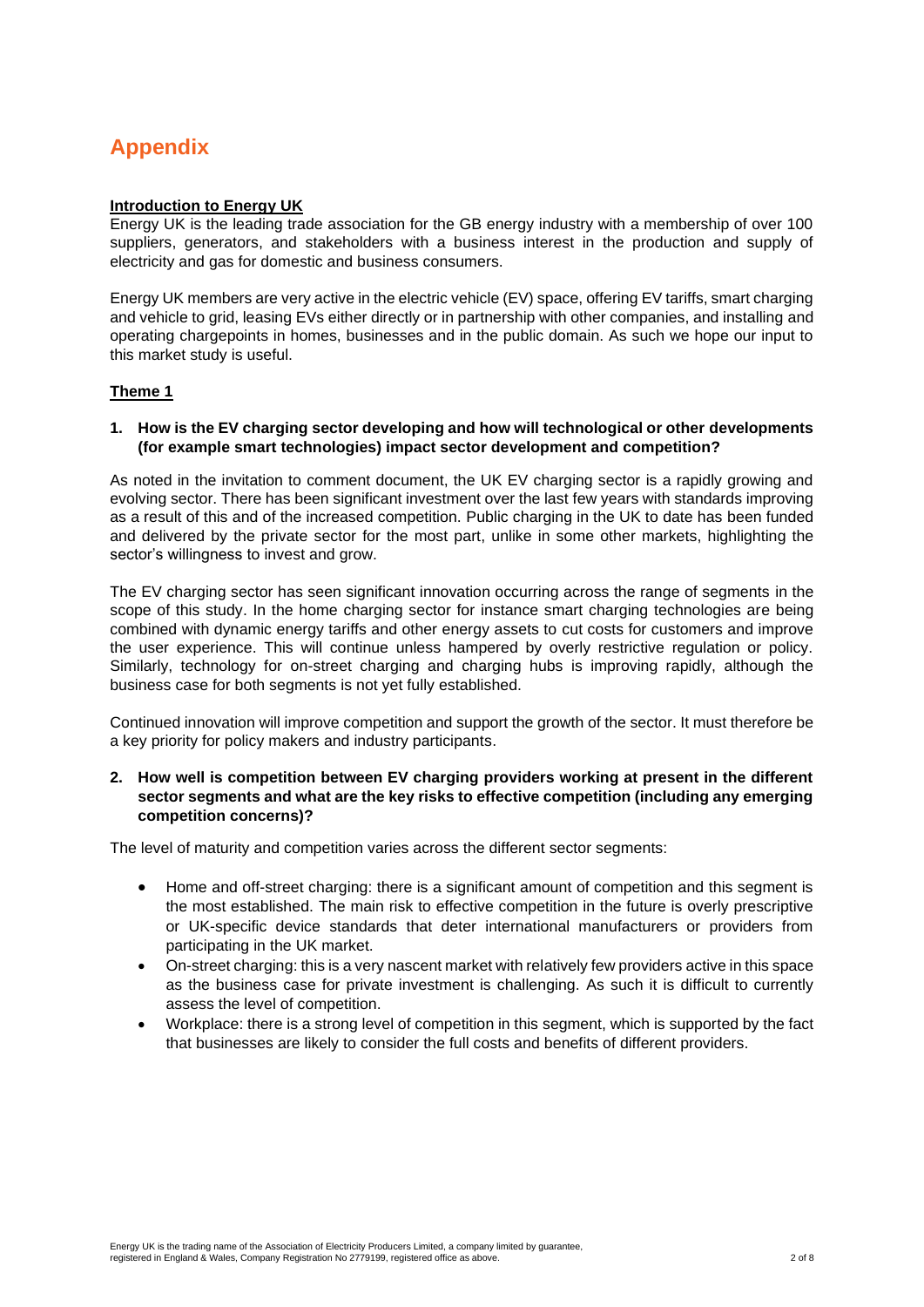- Destination charging: similar to workplace charging, there is a strong level of competition in this segment, which is supported by the fact that businesses are likely to consider the full costs and benefits of different providers.
- Hubs: this is a growing segment with increased investment expected over the coming years from a variety of different providers. Existing hubs tend to have been developed in partnership or with the support of the public sector.
- En-route charging: while there are a large number of participants in this segment, meaning there is the potential for significant competition, there does not tend to be much competition at a given location. There can be a tension between exclusivity clauses at sites – which are important to make the business case and secure investment – vs. offering consumers choice between providers – which is important for competition and to drive up standards. One way to balance this is to ensure that there is competition in a given geographic area (i.e., between sites along a road) while allowing one provider exclusivity for a specific site. The Government's Rapid Charging Fund plans and Ofgem's reforms will be important to reduce barriers to entry and make the en-route segment more competitive. The main risks to competition here are regulatory and planning barriers, which can slow down and prevent new projects going ahead. Government is already actively considering these barriers, including land rights, planning permission and land leasing. If they are not addressed then competition will be constrained.

# **3. How can competition in the different sector segments be strengthened as the sector develops, either by building on current policies and/or through other approaches?**

Outside of home and off-street charging – which is expected to make up the majority of EV charging – there is still uncertainty around the relative importance of the different segments. It remains to be seen which segments have a viable long term business case, something which was explored by PwC in a piece of work with Energy UK<sup>1</sup> .

It will be important to avoid picking winners through policy design or regulatory intervention. There is a clear risk that well-meaning interventions in the EV charging sector at this time could inadvertently rule out certain technologies or business models, which should be avoided at all costs. Policy risk is a significant concern for many Energy UK members given the level of Government activity in the sector.

Careful policy design as part of Government's funding announcements and Ofgem's reforms will be key to improving competition by removing regulatory barriers and providing public subsidy where the commercial business case does not yet stack up (but where there is a clear unmet need).

## **4. What are the main existing and potential barriers to entry and expansion for EV charging providers and how can these be addressed?**

Overall the barriers to entry and expansion for EV charging are relatively low. This is reflected by the number of market participants, the number of new entrants and the level of market fragmentation, where the market leader has a 12.6% market share for public chargepoints and 17% market share for rapid chargepoints.

The picture differs slightly across the segments, with en-route and hubs both requiring more capital expenditure for equipment and grid upgrades. The Government's Rapid Charging Fund will be important to address this barrier however there are also regulatory barriers, such as land rights, wayleaves and

<sup>1</sup> <https://www.pwc.co.uk/power-utilities/assets/powering-ahead-ev-charging-infrastructure.pdf>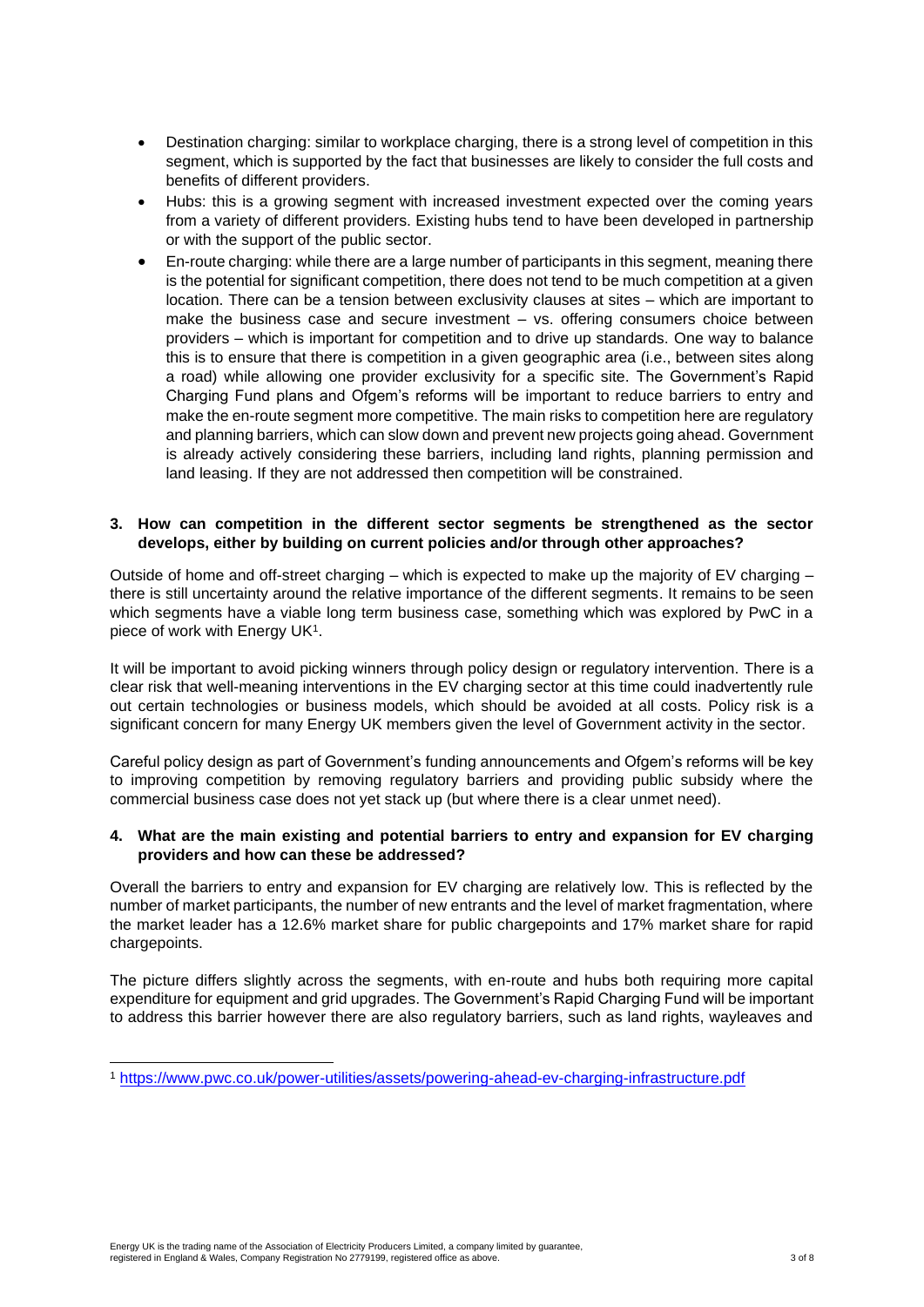planning permission that hinders the ability for providers to roll out EV charging infrastructure and increase competition.

## **5. How can chargepoints be effectively deployed to ensure there is sufficient supply to meet future demand? What factors need to be taken into account?**

The most important factor for a EV charging site's business case is utilisation, which depends on EV uptake. The single most important enabler for investment in EV charging infrastructure is therefore EV uptake and certainty around future uptake. Long term commitments from Government, such as bringing forward the phase out date for ICE vehicles, send a strong signal to industry and builds investor confidence.

While it is clear that EV charging infrastructure needs to be increased significantly over the next decade, it is also important to recognise the difference between drivers' actual vs perceived needs. Mainstream commentary of EV uptake and public surveys often cite lack of charging infrastructure as a key barrier to uptake. The UK has around 10 EVs per public chargepoint at present however, in line with the European Commission's recommended 10 EVs per chargepoint<sup>2</sup> and similar to the ratio for France and Germany.

As argued elsewhere in this submission, public subsidy has a role to play in supporting public charging infrastructure where there is an unmet need but it is not commercially viable to deploy. Public charging in these circumstances represents a public good however as far as possible competition should be introduced in these instances too, for instance through the tendering process. Beyond subsidy, there is an important role for public bodies to help coordinate the rollout of EV charging infrastructure. This doesn't necessarily mean picking where chargepoints should be located, which should be determined by the market, but through local area energy planning.

# **6. What incentives are there for private investment in EV charging infrastructure including within the different sector segments? How might incentives need to change for the future growth of the sector and development of competition?**

Energy UK members will be able to provide detailed views on incentives, some of which may be commercially sensitive, however as explored in the PwC report cited in response to question 3 the incentives and business cases vary significantly across segments. There is an element of organic market growth to the segments: as incentives to invest increase so does competition. Pre-empting or forcing market growth where demand is very uncertain is unwise and will result in under-utilised assets.

As the CMA will be aware there are also a number of Government subsidy schemes across the different EV charging segments.

# **7. What impact does public subsidy have on private investment incentives; are there any areas/gaps where public support is most likely to be needed?**

To avoid crowding out private investment, public subsidy should only be used where it is not commercially viable to invest but there is an unmet need. EV charging in these instances represents a public good. There is a careful balance between using public subsidy to support fledgling, but important sites / segments vs wasting public money on assets that will never be used.

 $\overline{2}$ 

[https://www.transportenvironment.org/sites/te/files/publications/01%202020%20Draft%20TE%20Infras](https://www.transportenvironment.org/sites/te/files/publications/01%202020%20Draft%20TE%20Infrastructure%20Report%20Final.pdf) [tructure%20Report%20Final.pdf](https://www.transportenvironment.org/sites/te/files/publications/01%202020%20Draft%20TE%20Infrastructure%20Report%20Final.pdf)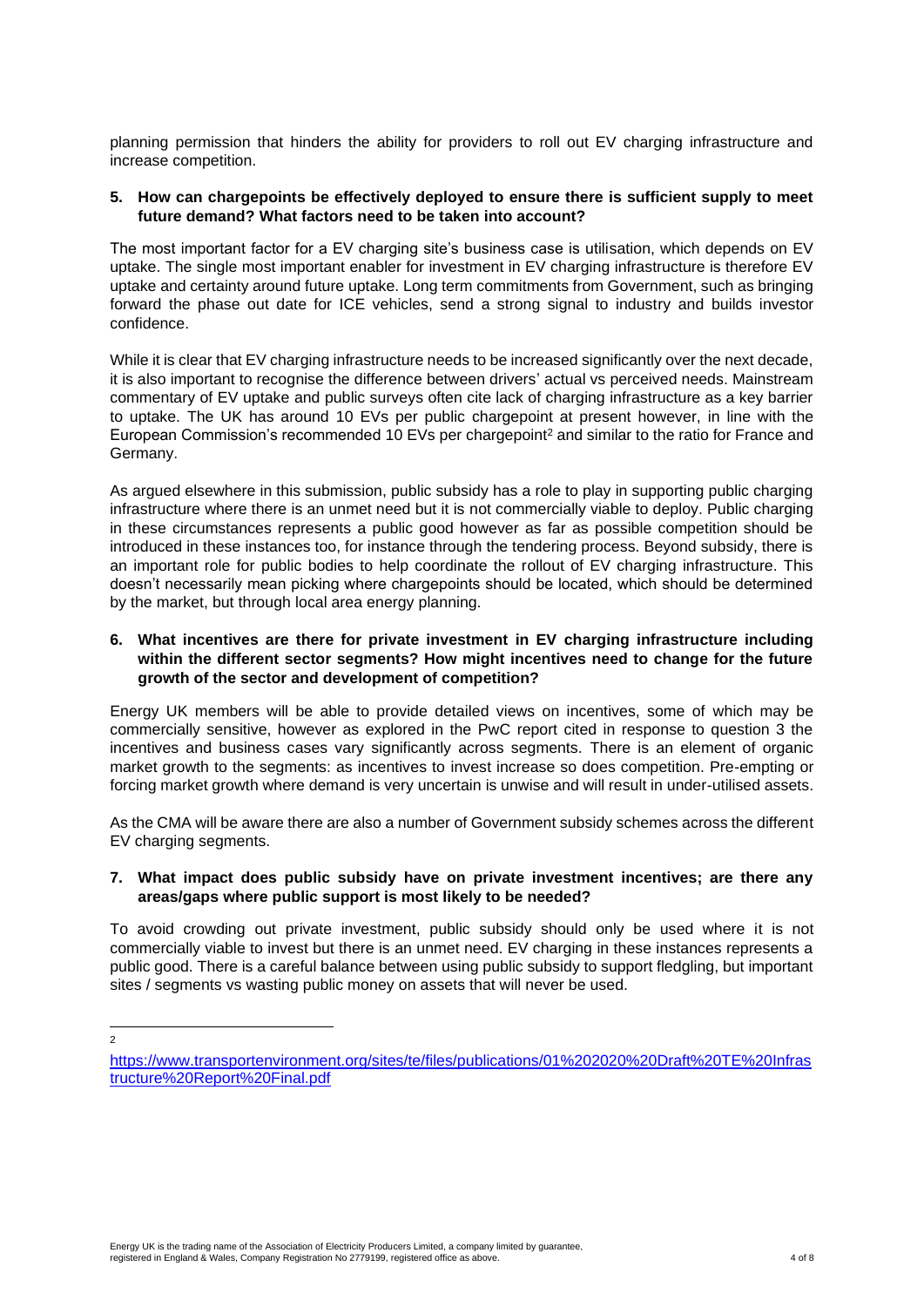Government has largely already recognised and is acting where Energy UK members believe subsidy is needed. These include: ultra-rapid charging – where the capital costs are high and utilization is likely to be low at first; on-street charging – where there is not currently much privately funded activity and where it is difficult to make the business case stuck up. There may also be a case for supporting the provision of charging in rural locations / seasonal hotspots – where again utilization is low.

# **8. What is required in order to ensure that rural / remote communities and those without offstreet parking are well served by charging infrastructure?**

In most cases for rural and remote communities the need for public charging will be lower as there is more off-street parking. However for the small minority who don't have access to off-street parking provision of charging infrastructure by the private sector will be challenging. There is likely to be a role for public subsidy in these instances.

We would point to demand-led schemes such as the one operated in Amsterdam to help coordinate provision and cater to different drivers' needs. This could be used for on-street charging in built up areas as well as rural areas.

# **9. What role should local authorities play to help deliver EV charging in a way that promotes competition? What support would they need?**

Local authorities could have an important role to play in supporting the EV charging rollout. Often however, local authorities do not have the capacity or expertise to ensure optimal outcomes. There is guidance in existence that can help however local authorities are often not the best parties to fund or procure charging infrastructure, unless they have significant expertise or experience. In the past this has led to poorly maintained public chargepoints or unsuitable or poorly located infrastructure. There is also the risk that access to charging becomes a postcode lottery based on which local authority you live in. This issue is present in the ORCS program as only those local authorities with capacity to bid for funding can do so, whereas more resource constrained ones cannot.

Where local authorities do have an important role to play is helping coordinate the rollout of EV charging and ensuring that it is aligned with other local plans, such as public transport routes, new developments etc. The Energy Systems Catapult has already done a lot of thinking on this topic in the form of Local Area Energy Planning which Energy UK believes can bring local authorities and other local stakeholders together to ensure effective coordination and communication.

## **10. What can be learned from the different policy approaches taken in the devolved administrations for the EV charging market's development?**

Given the proactive rollout of public chargepoints across Scotland there is a useful opportunity to understand the value for money from the different locations and the potential impact on EV uptake. The coordination between the Scottish Government and local authorities in rolling out EV charging infrastructure could offer a useful template on the rollout in England, where a much more hands-off approach has been taken. Offering free charging comes with drawbacks however as it makes organic growth of the private sector more challenging, and could therefore have longer term impacts on competition and growth in the sector.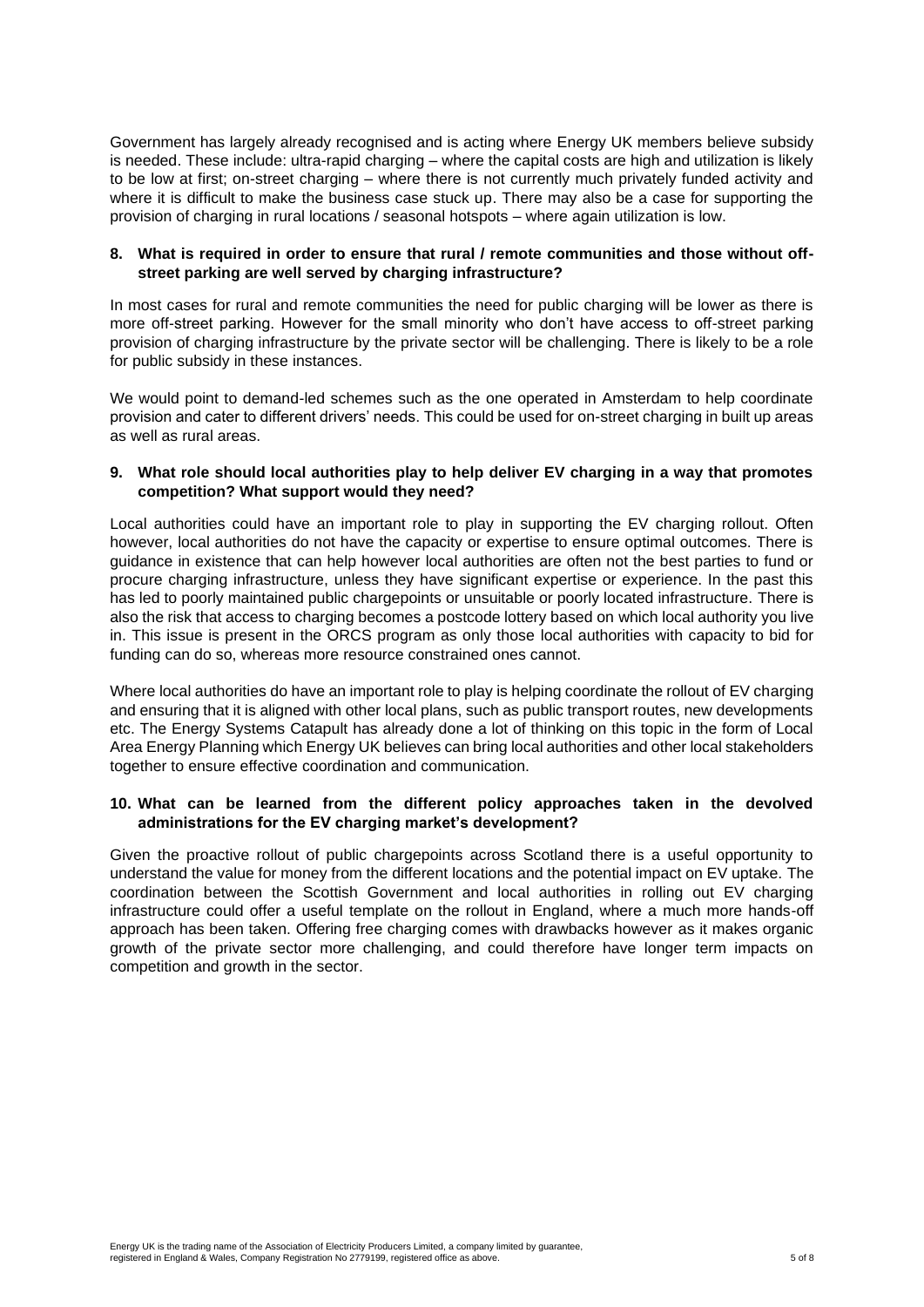# **Theme 2**

# **1. What challenges or difficulties related to chargepoints might act as a barrier to consumers switching from a conventionally fuelled passenger vehicle to an EV and how might these be overcome?**

To give them the confidence to switch to an electric vehicle, drivers will need to find a satisfactory solution for their day-do-day charging needs.

The BEIS Public Attitude Tracker<sup>3</sup> lists recharging – including how and where to charge; lack of chargepoints and time to charge as some of the top disadvantages that current drivers perceive to EVs. Similarly, the CVEI project<sup>4</sup> found that consumers' willingness to pay for an EV increased with improved provision of public charging, highlighting that access to public charging is valued.

It should be noted however that the majority of charging events will take place at home. As most drivers have access to off-street parking this is not the biggest challenge for day-to-day use of an EV. Instead it is consumer confidence in the EV charging sector overall (in private and charging infrastructure) that is important and ensuring that the provision of public charging keeps pace with the uptake of EVs and is perceived as being extensive and accessible.

At present the UK has around 10 EVs per public chargepoint, in line with the European Commission's recommended ratio, suggesting that it is not the absolute number of chargepoints that is the issue, but instead building consumer confidence in public infrastructure and ensuring that the right type of chargepoints can be found in the right locations, as well as being highly visible.

## **2. What are the key challenges for consumers already interacting with the sector and how might these change over time as the sector grows?**

Finding out information on the whereabouts and availability of public charging infrastructure is a challenge today. Chargepoint operators are already working to improve this issue by providing this information to ZapMap, which is the go-to choice at present, however there are few alternatives to ZapMap. This has led Government to commission work examining how to make chargepoint data more accessible, which should promote innovation. The findings from this work are expected alongside the consultation on consumer experience and will be important in moving this issue forward. Energy UK supports the principle of data being "presumed open", as recommended by the Energy Data Taskforce and subsequently backed by the EV Energy Taskforce. This provision includes an important triage process to ensure that commercially sensitive data is not shared.

The quality of infrastructure, its reliability and coverage are all challenges today, which undermines confidence in public EV charging. These are improving as the sector matures however there are some growing pains and it will be important that these issues are addressed over the coming years. Energy UK supports a market-based approach but believes that Government has an important role in monitoring consumer outcomes and intervening where necessary, if the market does not correct itself on its own.

[document&publicOnly=false&query=&programmeName%5B0%5D=Transport+-](https://www.eti.co.uk/programmes/transport-ldv/consumers-vehicles-and-energy-integration-cvei?size=10&from=0&_type=eti-document&publicOnly=false&query=&programmeName%5B0%5D=Transport+-+LDV&projectName%5B0%5D=Consumers%2C+Vehicles+and+Energy+Integration)

<sup>3</sup> [https://www.gov.uk/government/publications/transport-and-transport-technology-public-attitudes](https://www.gov.uk/government/publications/transport-and-transport-technology-public-attitudes-tracker)[tracker](https://www.gov.uk/government/publications/transport-and-transport-technology-public-attitudes-tracker)

<sup>4</sup> D5.2. Consumer uptake trial [https://www.eti.co.uk/programmes/transport-ldv/consumers-vehicles](https://www.eti.co.uk/programmes/transport-ldv/consumers-vehicles-and-energy-integration-cvei?size=10&from=0&_type=eti-document&publicOnly=false&query=&programmeName%5B0%5D=Transport+-+LDV&projectName%5B0%5D=Consumers%2C+Vehicles+and+Energy+Integration)[and-energy-integration-cvei?size=10&from=0&\\_type=eti-](https://www.eti.co.uk/programmes/transport-ldv/consumers-vehicles-and-energy-integration-cvei?size=10&from=0&_type=eti-document&publicOnly=false&query=&programmeName%5B0%5D=Transport+-+LDV&projectName%5B0%5D=Consumers%2C+Vehicles+and+Energy+Integration)

[<sup>+</sup>LDV&projectName%5B0%5D=Consumers%2C+Vehicles+and+Energy+Integration](https://www.eti.co.uk/programmes/transport-ldv/consumers-vehicles-and-energy-integration-cvei?size=10&from=0&_type=eti-document&publicOnly=false&query=&programmeName%5B0%5D=Transport+-+LDV&projectName%5B0%5D=Consumers%2C+Vehicles+and+Energy+Integration)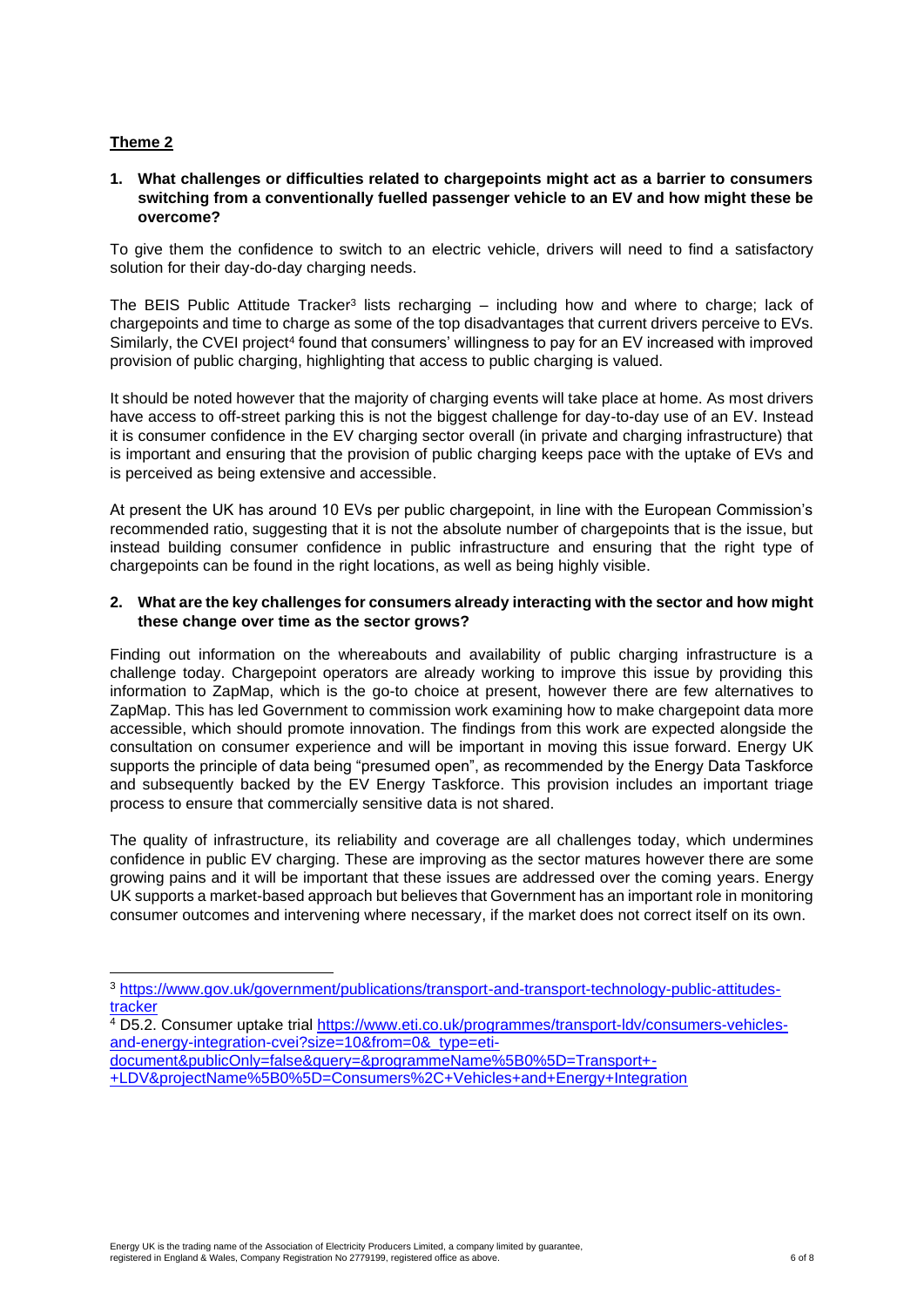# **3. How do consumers decide which chargepoint services and providers to use? What information do consumers need to make this decision and at what stage in the decisionmaking process?**

The primary factor on which chargepoint to use is location. Drivers choose where to charge and who to charge with based on their destination. As noted by TRL, existing evidence suggests that it is most important to consumers to have " [...] 1) access to charging at or very near to home, followed by; 2) access to charging at work, and then lastly; 3) availability of nationwide public charging infrastructure to enable long journeys […]"<sup>5</sup> .

For public charging, consumers need to know where chargepoints are, as well as the key information on charger type, payment type, whether it is working and available etc. This static and dynamic data is important to enable consumers to make informed choices. As discussed above, extensive engagement has been undertaken on behalf of Government in 2020 to look at making chargepoint data more accessible. The outcome of this work will be important to understand how to proceed to unlock chargepoint data without compromising CPOs' commercial data.

# **4. Can consumers easily understand and compare charging tariffs in this sector and what barriers, if any, do they face?**

At present there are a number of different charging tariffs, as is common with nascent markets as providers are working to understand the most attractive and compelling packages. As mainstream consumers start to use EVs we will understand their preferences better as they gravitate towards what suits their needs best. This period of experimentation is to be expected of an early market and we are already seeing standardisation across industry, either in response to anticipated Government intervention or as a response to consumer preferences.

It is useful to make the distinction here between rapid and destination charging. For en-route charging with a rapid charger, contactless payments are appropriate and popular. Tariffs in this sector are typically in a p/kWh format. For destination charging, preferences will differ and it is important to let consumer demand steer chargepoint operators' decisions, especially given that tariff set-up may be at the request of the host. Providing there is adequate competition and consumer choice, operators will then be forced to adapt and keep pace with best practice or lose market share.

# **5. Do particular groups of consumers face additional challenges to interacting with the sector and if so, who and why? How might these be overcome?**

Please see member comments.

## **6. Are there any technological developments or tools that could support consumers to navigate the sector, for example by helping to make more informed choices?**

Even more so than the EV charging sector itself this is a nascent market. With less than 200,000 BEVs on the road and less than 400,000 plug-in vehicles overall<sup>6</sup>, information provision is growing and new tools and technologies are being brought forward. RightCharge and ZapMap for instance are early entrants but there are likely to be many more as the sector grows.

<sup>5</sup> p15 [https://www.gov.uk/government/publications/using-behavioural-insights-to-increase-uptake-of](https://www.gov.uk/government/publications/using-behavioural-insights-to-increase-uptake-of-electric-vehicles-in-the-uk)[electric-vehicles-in-the-uk](https://www.gov.uk/government/publications/using-behavioural-insights-to-increase-uptake-of-electric-vehicles-in-the-uk)

<sup>6</sup> <https://www.nextgreencar.com/electric-cars/statistics/>